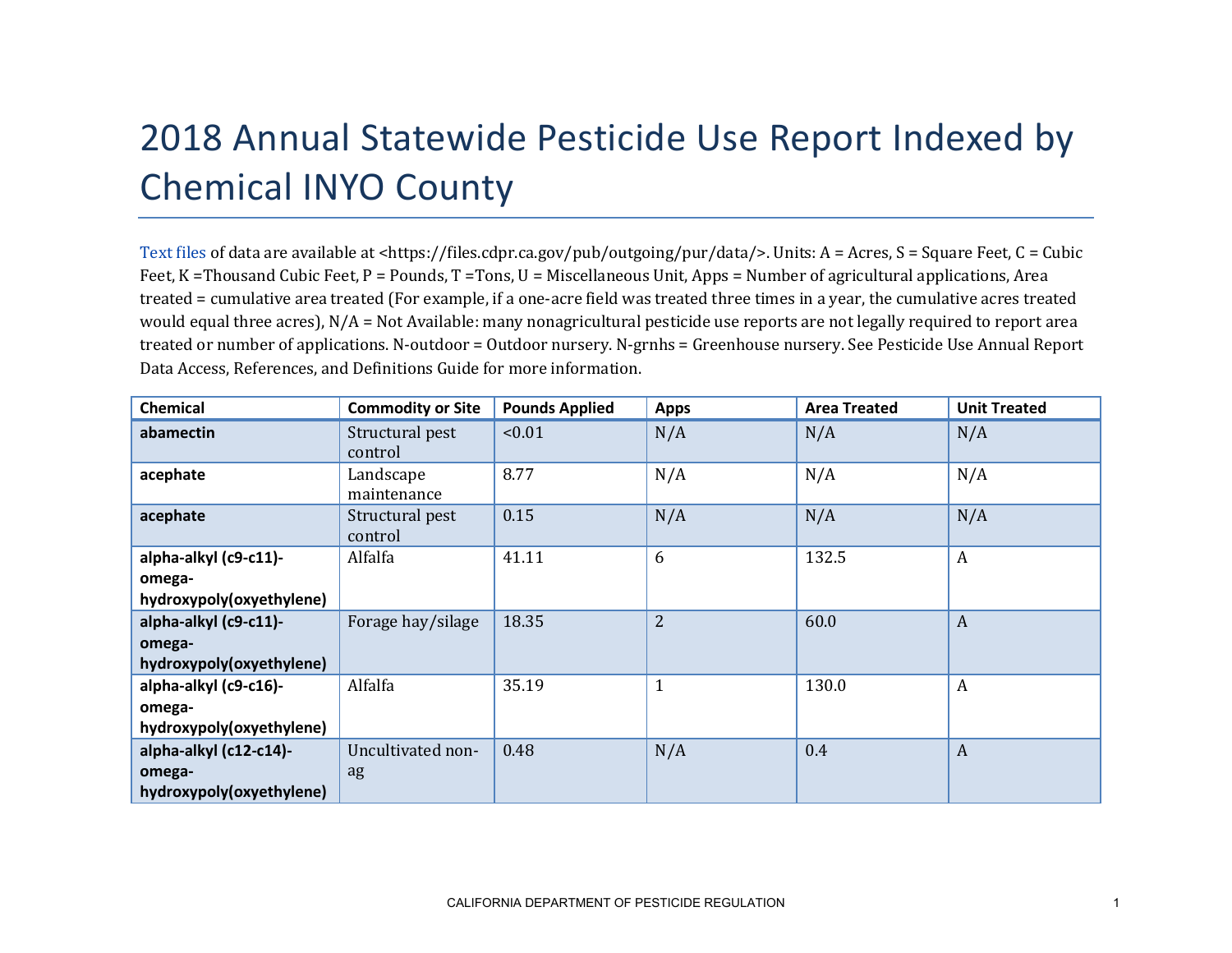| <b>Chemical</b>                                                                                                            | <b>Commodity or Site</b>   | <b>Pounds Applied</b> | <b>Apps</b>  | <b>Area Treated</b> | <b>Unit Treated</b> |
|----------------------------------------------------------------------------------------------------------------------------|----------------------------|-----------------------|--------------|---------------------|---------------------|
| d-trans allethrin                                                                                                          | Structural pest<br>control | 0.01                  | N/A          | N/A                 | N/A                 |
| aminopyralid,<br>triisopropanolamine salt                                                                                  | Landscape<br>maintenance   | 0.42                  | N/A          | N/A                 | N/A                 |
| aminopyralid,<br>triisopropanolamine salt                                                                                  | Pastureland                | 1.99                  | 6            | 9.0                 | $\mathbf{A}$        |
| aminopyralid,<br>triisopropanolamine salt                                                                                  | Regulatory pest<br>control | 2.59                  | N/A          | N/A                 | N/A                 |
| aminopyralid,<br>triisopropanolamine salt                                                                                  | Rights of way              | 16.64                 | N/A          | N/A                 | N/A                 |
| aminopyralid,<br>triisopropanolamine salt                                                                                  | Uncultivated non-<br>ag    | < 0.01                | N/A          | 0.02                | $\mathbf{A}$        |
| ammonium propionate                                                                                                        | Alfalfa                    | 58.92                 | $\mathbf{1}$ | 130.0               | $\boldsymbol{A}$    |
| ammonium sulfate                                                                                                           | Alfalfa                    | 14.73                 | $\mathbf{1}$ | 130.0               | $\mathbf{A}$        |
| ammonium sulfate                                                                                                           | Rights of way              | 7.85                  | N/A          | N/A                 | N/A                 |
| bacillus sphaericus 2362,<br>serotype h5a5b, strain<br>abts 1743 fermentation<br>solids, spores and<br>insecticidal toxins | Public health              | 272.1                 | N/A          | N/A                 | N/A                 |
| bacillus subtilis gb03                                                                                                     | Landscape<br>maintenance   | 0.04                  | N/A          | N/A                 | N/A                 |
| bacillus thuringiensis,<br>subsp. israelensis, strain<br>am 65-52                                                          | Public health              | 101.5                 | N/A          | N/A                 | N/A                 |
| bifenthrin                                                                                                                 | Structural pest<br>control | 5.65                  | N/A          | N/A                 | N/A                 |
| borax                                                                                                                      | Structural pest<br>control | 0.07                  | N/A          | N/A                 | N/A                 |
| boric acid                                                                                                                 | Rights of way              | 0.06                  | N/A          | N/A                 | N/A                 |
| boric acid                                                                                                                 | Structural pest<br>control | 7.99                  | N/A          | N/A                 | N/A                 |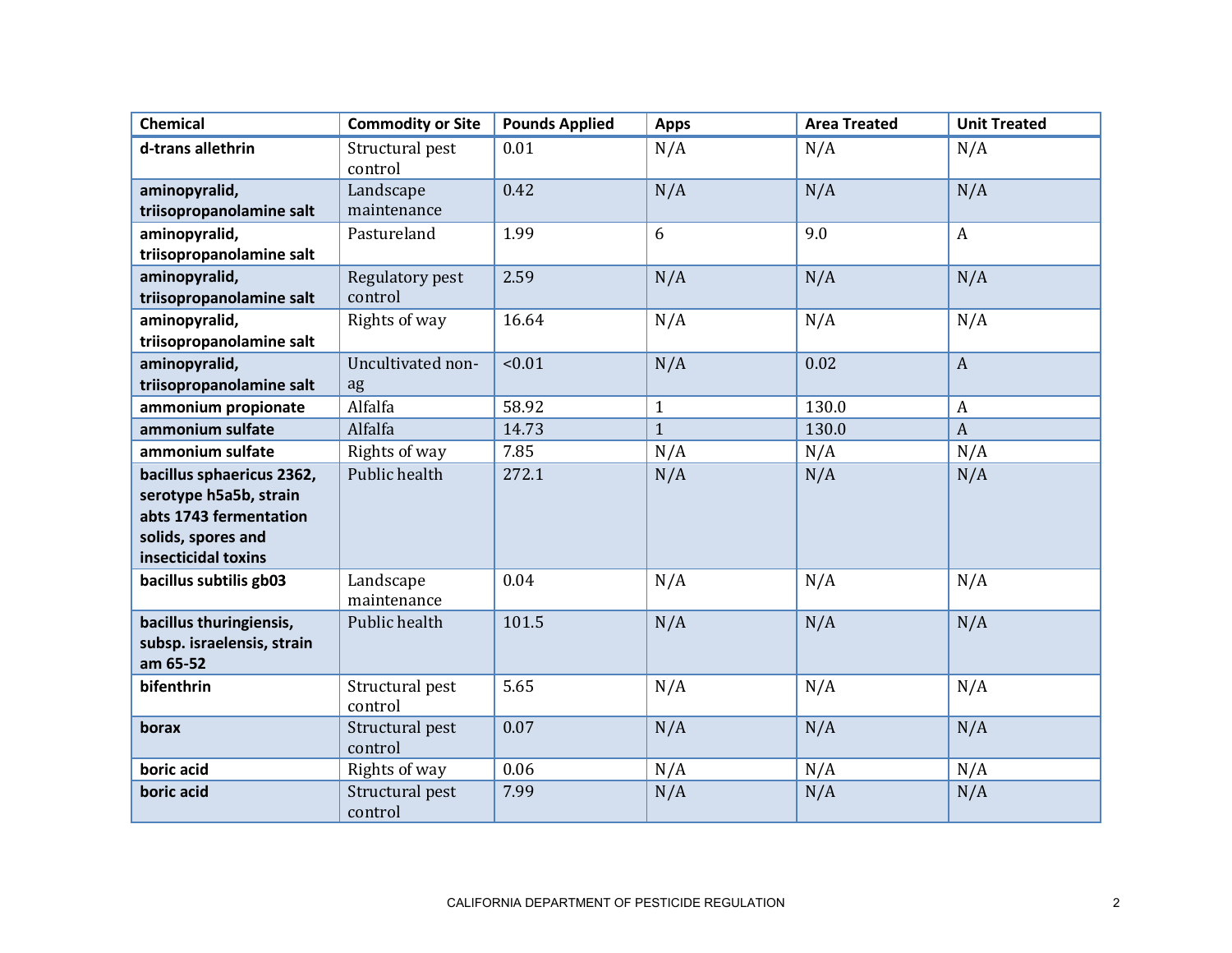| <b>Chemical</b>                      | <b>Commodity or Site</b>   | <b>Pounds Applied</b> | <b>Apps</b>    | <b>Area Treated</b> | <b>Unit Treated</b> |
|--------------------------------------|----------------------------|-----------------------|----------------|---------------------|---------------------|
| brodifacoum                          | Structural pest<br>control | 0.02                  | N/A            | N/A                 | N/A                 |
| bromacil                             | Landscape<br>maintenance   | 20.0                  | N/A            | N/A                 | N/A                 |
| bromadiolone                         | Structural pest<br>control | < 0.01                | N/A            | N/A                 | N/A                 |
| bromethalin                          | Structural pest<br>control | < 0.01                | N/A            | N/A                 | N/A                 |
| bromoxynil octanoate                 | Garlic                     | 68.48                 | $\overline{3}$ | 193.0               | $\mathbf{A}$        |
| carfentrazone-ethyl                  | Landscape<br>maintenance   | 0.11                  | N/A            | N/A                 | N/A                 |
| chlorantraniliprole                  | Landscape<br>maintenance   | 0.37                  | N/A            | N/A                 | N/A                 |
| chlorfenapyr                         | Structural pest<br>control | 0.04                  | N/A            | N/A                 | N/A                 |
| chlorophacinone                      | Structural pest<br>control | < 0.01                | N/A            | N/A                 | N/A                 |
| chlorpyrifos                         | Landscape<br>maintenance   | 12.57                 | N/A            | N/A                 | N/A                 |
| chlorsulfuron                        | Regulatory pest<br>control | 13.95                 | N/A            | N/A                 | N/A                 |
| chlorsulfuron                        | Rights of way              | 12.21                 | N/A            | N/A                 | N/A                 |
| chlorsulfuron                        | Uncultivated non-<br>ag    | 11.67                 | N/A            | 124.5               | A                   |
| citric acid                          | Alfalfa                    | 29.46                 | $\mathbf{1}$   | 130.0               | $\mathbf{A}$        |
| citric acid                          | Rights of way              | 0.44                  | N/A            | N/A                 | N/A                 |
| clethodim                            | Alfalfa                    | $\overline{1.7}$      | $\mathbf{1}$   | 12.0                | $\boldsymbol{A}$    |
| clethodim                            | Forage hay/silage          | 3.99                  | $\mathbf{1}$   | 30.0                | $\mathbf{A}$        |
| clethodim                            | Garlic                     | 10.61                 | $\mathbf{1}$   | 40.0                | $\mathbf{A}$        |
| clopyralid,<br>monoethanolamine salt | Landscape<br>maintenance   | 6.69                  | N/A            | N/A                 | N/A                 |
| copper hydroxide                     | Rights of way              | 0.07                  | N/A            | N/A                 | N/A                 |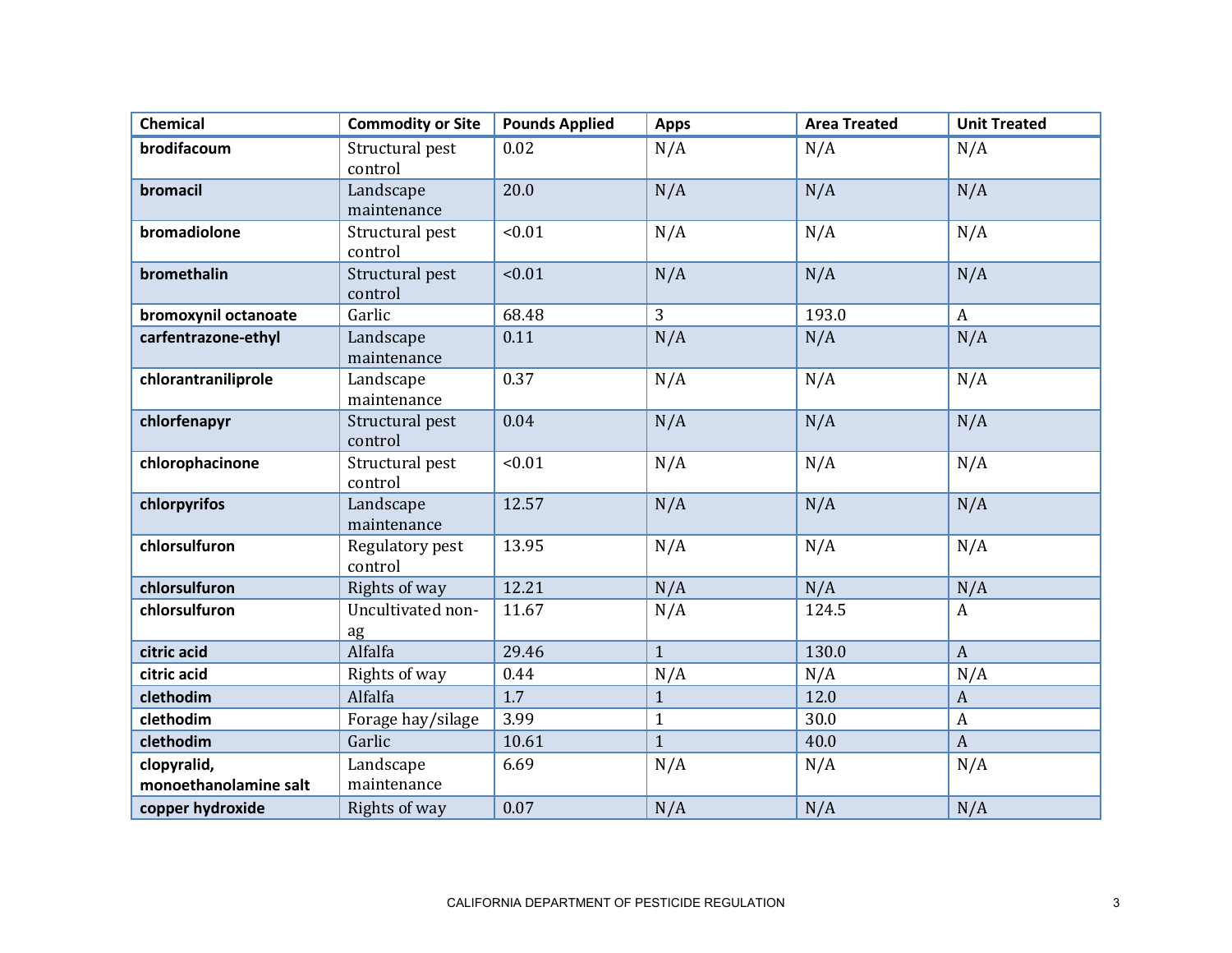| <b>Chemical</b>                                      | <b>Commodity or Site</b>   | <b>Pounds Applied</b> | <b>Apps</b>    | <b>Area Treated</b> | <b>Unit Treated</b> |
|------------------------------------------------------|----------------------------|-----------------------|----------------|---------------------|---------------------|
| copper octanoate                                     | Landscape                  | 0.7                   | N/A            | N/A                 | N/A                 |
|                                                      | maintenance                |                       |                |                     |                     |
| cyfluthrin                                           | Structural pest<br>control | 0.26                  | N/A            | N/A                 | N/A                 |
| beta-cyfluthrin                                      | Structural pest<br>control | 0.41                  | N/A            | N/A                 | N/A                 |
| cypermethrin                                         | Structural pest<br>control | 132.6                 | N/A            | N/A                 | N/A                 |
| (s)-cypermethrin                                     | Structural pest<br>control | 0.02                  | N/A            | N/A                 | N/A                 |
| 2,4-d, dimethylamine salt                            | Pastureland                | 16.02                 | $\mathbf{1}$   | 8.0                 | $\mathbf{A}$        |
| 2,4-d, 2-ethylhexyl ester                            | Landscape<br>maintenance   | 0.07                  | N/A            | N/A                 | N/A                 |
| deltamethrin                                         | Structural pest<br>control | 92.67                 | N/A            | N/A                 | N/A                 |
| diatomaceous earth                                   | Structural pest<br>control | 5.76                  | N/A            | N/A                 | N/A                 |
| dicamba                                              | Landscape<br>maintenance   | < 0.01                | N/A            | N/A                 | N/A                 |
| diethylene glycol                                    | Alfalfa                    | 2.74                  | $\overline{4}$ | 156.0               | $\boldsymbol{A}$    |
| diethylene glycol                                    | Pastureland                | 0.09                  | 3              | 6.0                 | $\boldsymbol{A}$    |
| diethylene glycol                                    | Rights of way              | 27.07                 | N/A            | N/A                 | N/A                 |
| difethialone                                         | Structural pest<br>control | 0.01                  | N/A            | N/A                 | N/A                 |
| diglycolamine salt of 3,6-<br>dichloro-o-anisic acid | Landscape<br>maintenance   | 2.59                  | N/A            | N/A                 | N/A                 |
| diglycolamine salt of 3,6-<br>dichloro-o-anisic acid | Rights of way              | 1.13                  | N/A            | N/A                 | N/A                 |
| dimethenamid-p                                       | Garlic                     | 142.17                | $\overline{2}$ | 145.0               | $\boldsymbol{A}$    |
| dimethoate                                           | Alfalfa                    | 7.51                  | $\mathbf{1}$   | 130.0               | $\mathbf{A}$        |
| dimethylpolysiloxane                                 | Alfalfa                    | 0.06                  | $\overline{4}$ | 156.0               | $\boldsymbol{A}$    |
| dimethylpolysiloxane                                 | Pastureland                | < 0.01                | 3              | 6.0                 | $\boldsymbol{A}$    |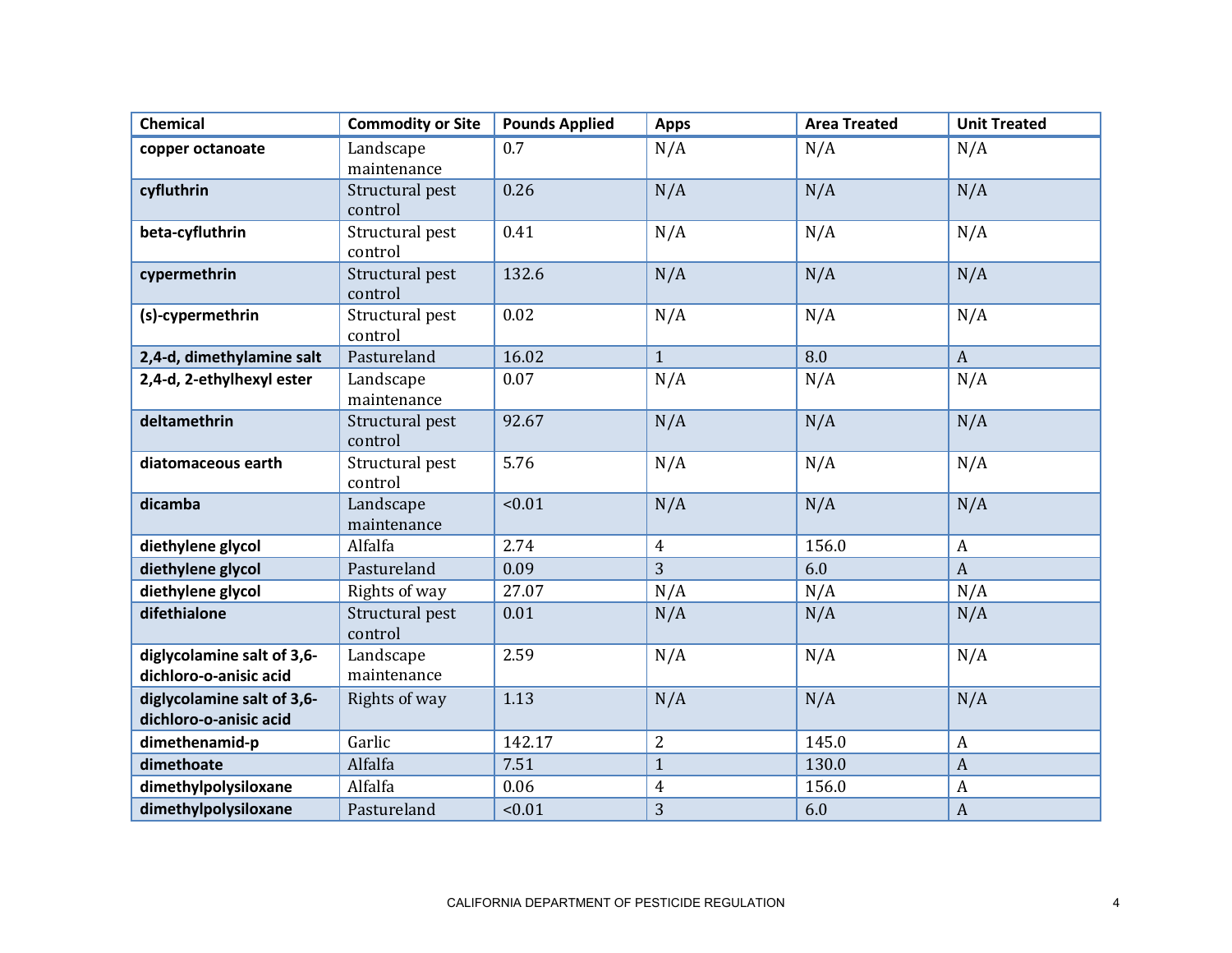| <b>Chemical</b>                                                   | <b>Commodity or Site</b>   | <b>Pounds Applied</b> | <b>Apps</b>    | <b>Area Treated</b> | <b>Unit Treated</b> |
|-------------------------------------------------------------------|----------------------------|-----------------------|----------------|---------------------|---------------------|
| dimethylpolysiloxane                                              | Regulatory pest<br>control | 0.87                  | N/A            | N/A                 | N/A                 |
| dimethylpolysiloxane                                              | Rights of way              | 0.6                   | N/A            | N/A                 | N/A                 |
| dinotefuran                                                       | Structural pest<br>control | 0.09                  | N/A            | N/A                 | N/A                 |
| diphacinone                                                       | Landscape<br>maintenance   | < 0.01                | N/A            | N/A                 | N/A                 |
| diphacinone                                                       | Regulatory pest<br>control | 0.27                  | N/A            | N/A                 | N/A                 |
| diphacinone                                                       | Rights of way              | 1.28                  | N/A            | N/A                 | N/A                 |
| diphacinone                                                       | Structural pest<br>control | 0.01                  | N/A            | N/A                 | N/A                 |
| disodium octaborate<br>tetrahydrate                               | Rights of way              | 0.63                  | N/A            | N/A                 | N/A                 |
| disodium octaborate<br>tetrahydrate                               | Structural pest<br>control | 0.18                  | N/A            | N/A                 | N/A                 |
| dithiopyr                                                         | Rights of way              | 1.63                  | N/A            | N/A                 | N/A                 |
| diuron                                                            | Alfalfa                    | 338.27                | $\overline{5}$ | 286.0               | $\mathbf{A}$        |
| diuron                                                            | Landscape<br>maintenance   | 21.6                  | N/A            | N/A                 | N/A                 |
| diuron                                                            | Structural pest<br>control | 1.6                   | N/A            | N/A                 | N/A                 |
| alpha-(para-<br>dodecylphenyl)-omega-<br>hydroxypoly(oxyethylene) | Rights of way              | 1.83                  | N/A            | N/A                 | N/A                 |
| esfenvalerate                                                     | Landscape<br>maintenance   | 0.03                  | N/A            | N/A                 | N/A                 |
| esfenvalerate                                                     | Structural pest<br>control | 0.02                  | N/A            | N/A                 | N/A                 |
| ethephon                                                          | Landscape<br>maintenance   | 29.99                 | N/A            | N/A                 | N/A                 |
| etofenprox                                                        | Structural pest<br>control | 0.01                  | N/A            | N/A                 | N/A                 |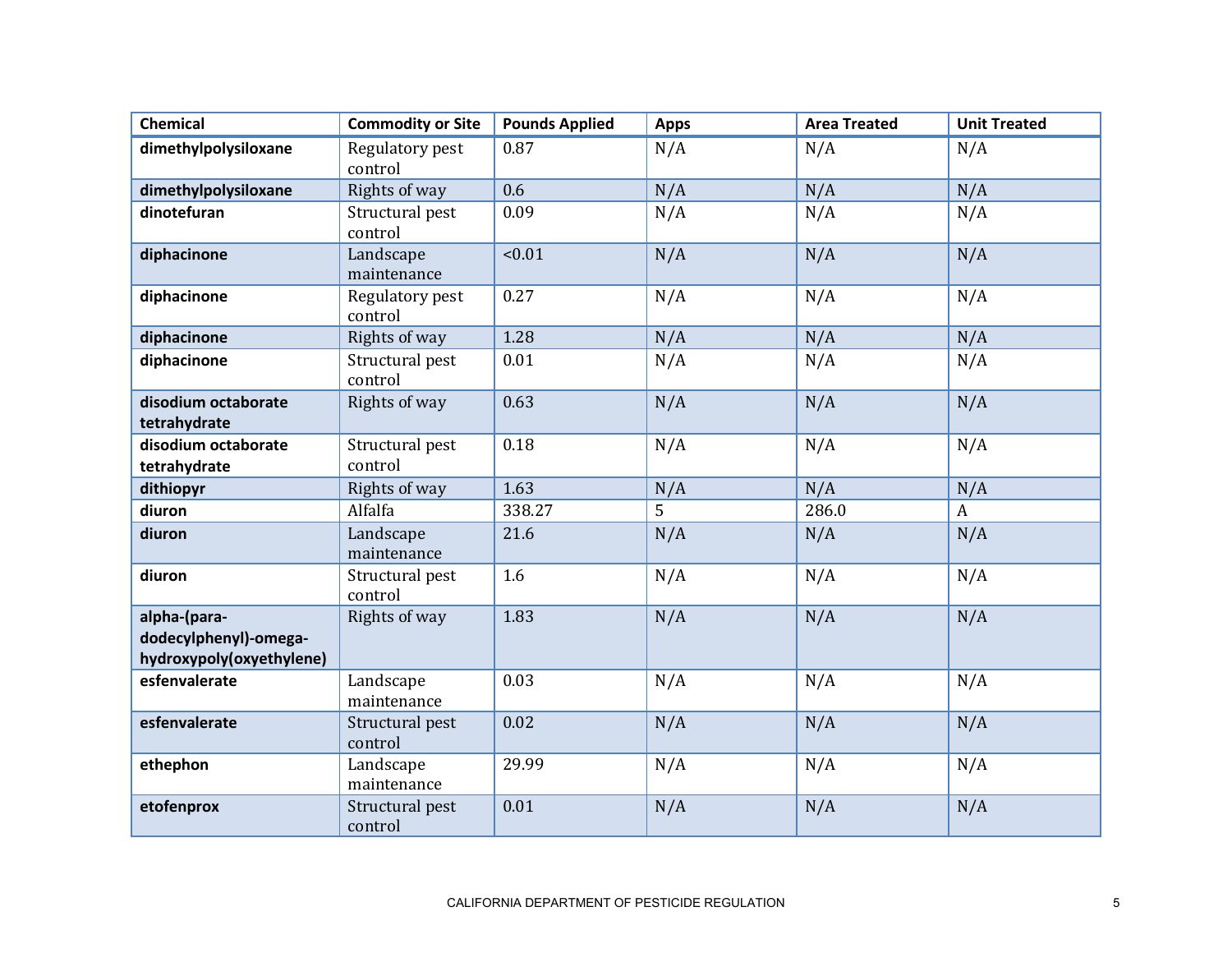| <b>Chemical</b>            | <b>Commodity or Site</b>     | <b>Pounds Applied</b> | <b>Apps</b>    | <b>Area Treated</b> | <b>Unit Treated</b> |
|----------------------------|------------------------------|-----------------------|----------------|---------------------|---------------------|
| fatty acids, mixed         | Alfalfa                      | 6.82                  | 6              | 416.0               | A                   |
| fatty acids, mixed         | Pastureland                  | 0.16                  | $\overline{3}$ | 6.0                 | $\mathbf{A}$        |
| fatty acids, mixed         | Regulatory pest              | 2.0                   | N/A            | N/A                 | N/A                 |
|                            | control                      |                       |                |                     |                     |
| fatty acids, mixed         | Rights of way                | 48.21                 | N/A            | N/A                 | N/A                 |
| fatty acids derived from   | Uncultivated non-            | 0.19                  | N/A            | 0.4                 | A                   |
| tallow                     | ag                           |                       |                |                     |                     |
| fipronil                   | Structural pest              | 80.21                 | N/A            | N/A                 | N/A                 |
|                            | control                      |                       |                |                     |                     |
| fludioxonil                | Landscape                    | 0.97                  | N/A            | N/A                 | N/A                 |
|                            | maintenance                  |                       |                |                     |                     |
| flumioxazin                | Landscape                    | 0.08                  | N/A            | N/A                 | N/A                 |
| tau-fluvalinate            | maintenance<br>Public health | 1.68                  |                |                     |                     |
|                            |                              |                       | N/A            | N/A                 | N/A                 |
| fluxapyroxad               | Landscape<br>maintenance     | 2.27                  | N/A            | N/A                 | N/A                 |
| glyphosate,                | Alfalfa                      | 236.04                | $\mathbf{1}$   | 118.0               | $\boldsymbol{A}$    |
| isopropylamine salt        |                              |                       |                |                     |                     |
| glyphosate,                | Garlic                       | 239.75                | $\overline{2}$ | 120.0               | $\mathbf{A}$        |
| isopropylamine salt        |                              |                       |                |                     |                     |
| glyphosate,                | Landscape                    | 48.52                 | N/A            | N/A                 | N/A                 |
| isopropylamine salt        | maintenance                  |                       |                |                     |                     |
| glyphosate,                | Pastureland                  | 11.92                 | $\mathbf{1}$   | 5.0                 | $\mathbf{A}$        |
| isopropylamine salt        |                              |                       |                |                     |                     |
| glyphosate,                | Regulatory pest              | 0.39                  | N/A            | N/A                 | N/A                 |
| isopropylamine salt        | control                      |                       |                |                     |                     |
| glyphosate,                | Rights of way                | 917.1                 | N/A            | N/A                 | N/A                 |
| isopropylamine salt        |                              |                       |                |                     |                     |
| glyphosate, potassium salt | Landscape                    | 30.3                  | N/A            | N/A                 | N/A                 |
|                            | maintenance                  |                       |                |                     |                     |
| glyphosate, potassium salt | Structural pest              | 1.72                  | N/A            | N/A                 | N/A                 |
|                            | control                      |                       |                |                     |                     |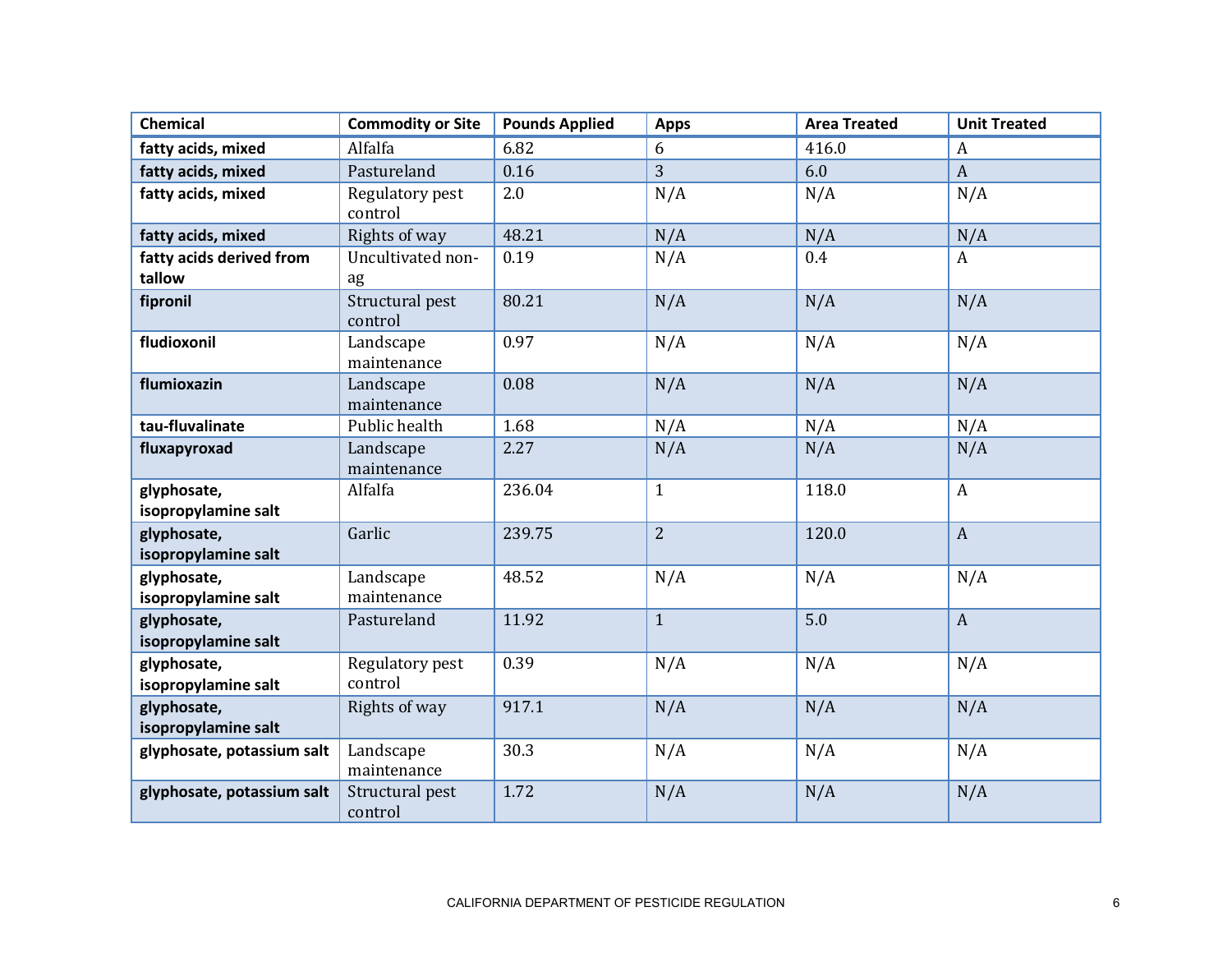| <b>Chemical</b>                  | <b>Commodity or Site</b>   | <b>Pounds Applied</b> | <b>Apps</b>  | <b>Area Treated</b> | <b>Unit Treated</b> |
|----------------------------------|----------------------------|-----------------------|--------------|---------------------|---------------------|
| heptamethyltrisiloxane-          | Uncultivated non-          | 0.21                  | N/A          | 44.9                | $\boldsymbol{A}$    |
| 1,3-propanediol ether,           | ag                         |                       |              |                     |                     |
| ethoxylated propoxylated         |                            |                       |              |                     |                     |
| hexazinone                       | Alfalfa                    | 119.58                | 5            | 276.0               | $\mathbf{A}$        |
| hydramethylnon                   | Structural pest<br>control | 0.49                  | N/A          | N/A                 | N/A                 |
| hydroprene                       | Structural pest<br>control | 0.07                  | N/A          | N/A                 | N/A                 |
| imazamox, ammonium<br>salt       | Alfalfa                    | 11.27                 | 6            | 250.5               | $\boldsymbol{A}$    |
| imazamox, ammonium<br>salt       | Forage hay/silage          | 1.24                  | $\mathbf{1}$ | 30.0                | $\overline{A}$      |
| imazapyr, isopropylamine<br>salt | Regulatory pest<br>control | 73.64                 | N/A          | N/A                 | N/A                 |
| imazapyr, isopropylamine<br>salt | Rights of way              | 26.93                 | N/A          | N/A                 | N/A                 |
| imazapyr, isopropylamine<br>salt | Uncultivated non-<br>ag    | 0.63                  | N/A          | 0.4                 | $\mathbf{A}$        |
| imidacloprid                     | Landscape<br>maintenance   | 16.95                 | N/A          | N/A                 | N/A                 |
| imidacloprid                     | Structural pest<br>control | 0.48                  | N/A          | N/A                 | N/A                 |
| indaziflam                       | Rights of way              | 0.34                  | N/A          | N/A                 | N/A                 |
| indoxacarb                       | Structural pest<br>control | 0.58                  | N/A          | N/A                 | N/A                 |
| alpha-isooctadecyl-              | Public health              | 10.2                  | N/A          | N/A                 | N/A                 |
| omega-                           |                            |                       |              |                     |                     |
| hydroxypoly(oxyethylene)         |                            |                       |              |                     |                     |
| isopropylamine                   | Uncultivated non-          | 0.15                  | N/A          | 32.69               | $\boldsymbol{A}$    |
| dodecylbenzene sulfonate         | ag                         |                       |              |                     |                     |
| isoxaben                         | Rights of way              | 3.52                  | N/A          | N/A                 | N/A                 |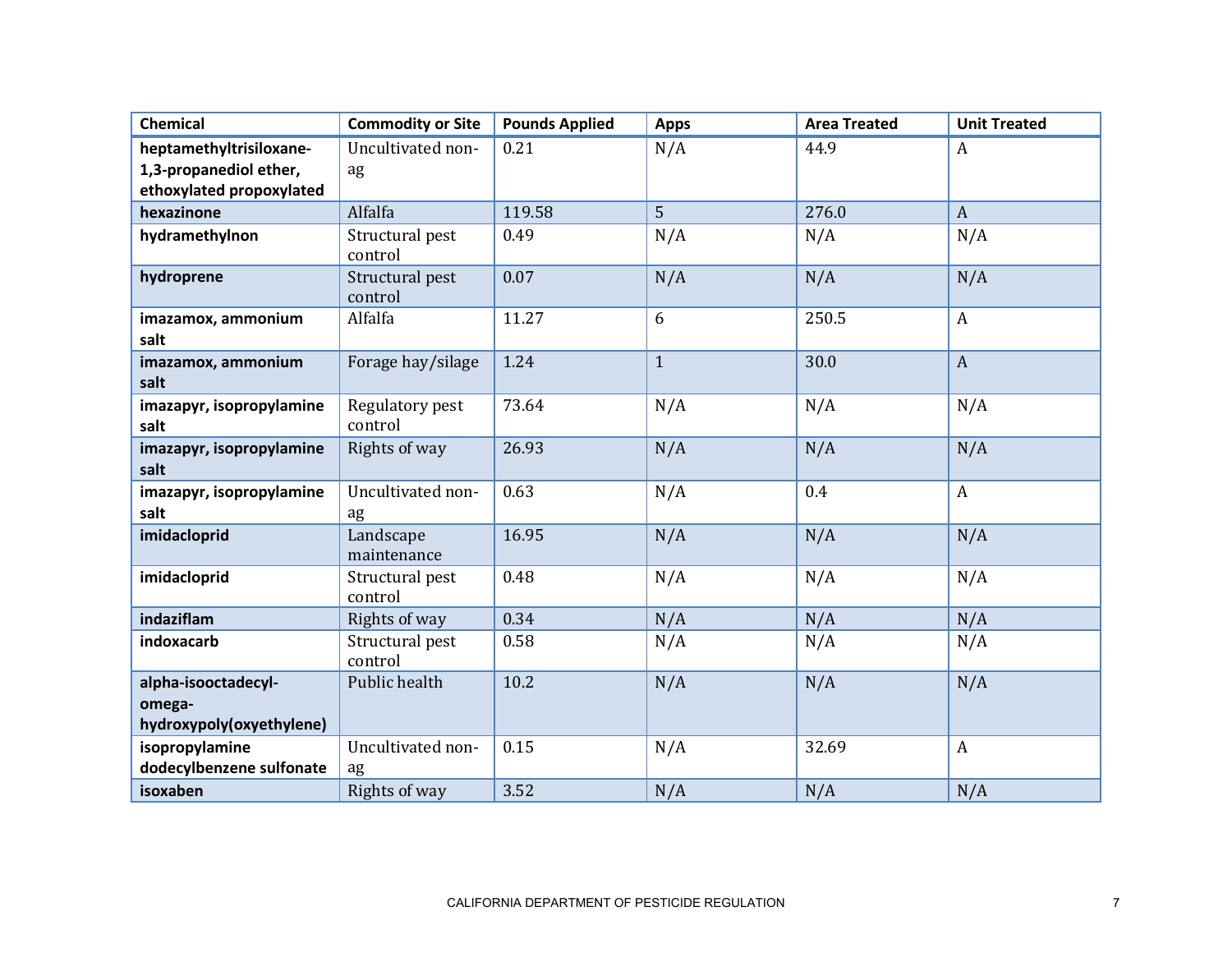| <b>Chemical</b>                                                 | <b>Commodity or Site</b>   | <b>Pounds Applied</b> | <b>Apps</b>    | <b>Area Treated</b> | <b>Unit Treated</b> |
|-----------------------------------------------------------------|----------------------------|-----------------------|----------------|---------------------|---------------------|
| lambda-cyhalothrin                                              | Structural pest<br>control | 0.37                  | N/A            | N/A                 | N/A                 |
| lecithin                                                        | Alfalfa                    | 80.54                 | $\overline{3}$ | 390.0               | $\mathbf{A}$        |
| lecithin                                                        | Regulatory pest<br>control | 10.17                 | N/A            | N/A                 | N/A                 |
| mecoprop-p                                                      | Landscape<br>maintenance   | 0.02                  | N/A            | N/A                 | N/A                 |
| s-methoprene                                                    | Public health              | 4.43                  | N/A            | N/A                 | N/A                 |
| methylated soybean oil                                          | Regulatory pest<br>control | 5.09                  | N/A            | N/A                 | N/A                 |
| methylated soybean oil                                          | Uncultivated non-<br>ag    | 34.92                 | N/A            | 44.9                | A                   |
| mineral oil                                                     | Alfalfa                    | 200.74                | 6              | 132.5               | $\mathbf{A}$        |
| mineral oil                                                     | Forage hay/silage          | 89.61                 | $\overline{2}$ | 60.0                | A                   |
| mineral oil                                                     | Rights of way              | 11.43                 | N/A            | N/A                 | N/A                 |
| muscalure                                                       | Structural pest<br>control | 0.01                  | N/A            | N/A                 | N/A                 |
| nonanoic acid                                                   | Landscape<br>maintenance   | 14.89                 | N/A            | N/A                 | N/A                 |
| nonanoic acid, other<br>related                                 | Landscape<br>maintenance   | 0.78                  | N/A            | N/A                 | N/A                 |
| alpha-(para-nonylphenyl)-<br>omega-<br>hydroxypoly(oxyethylene) | Alfalfa                    | 31.27                 | $\overline{7}$ | 536.0               | $\boldsymbol{A}$    |
| alpha-(para-nonylphenyl)-<br>omega-<br>hydroxypoly(oxyethylene) | Landscape<br>maintenance   | 162.16                | N/A            | N/A                 | N/A                 |
| alpha-(para-nonylphenyl)-<br>omega-<br>hydroxypoly(oxyethylene) | Pastureland                | 0.23                  | $\overline{3}$ | 6.0                 | $\boldsymbol{A}$    |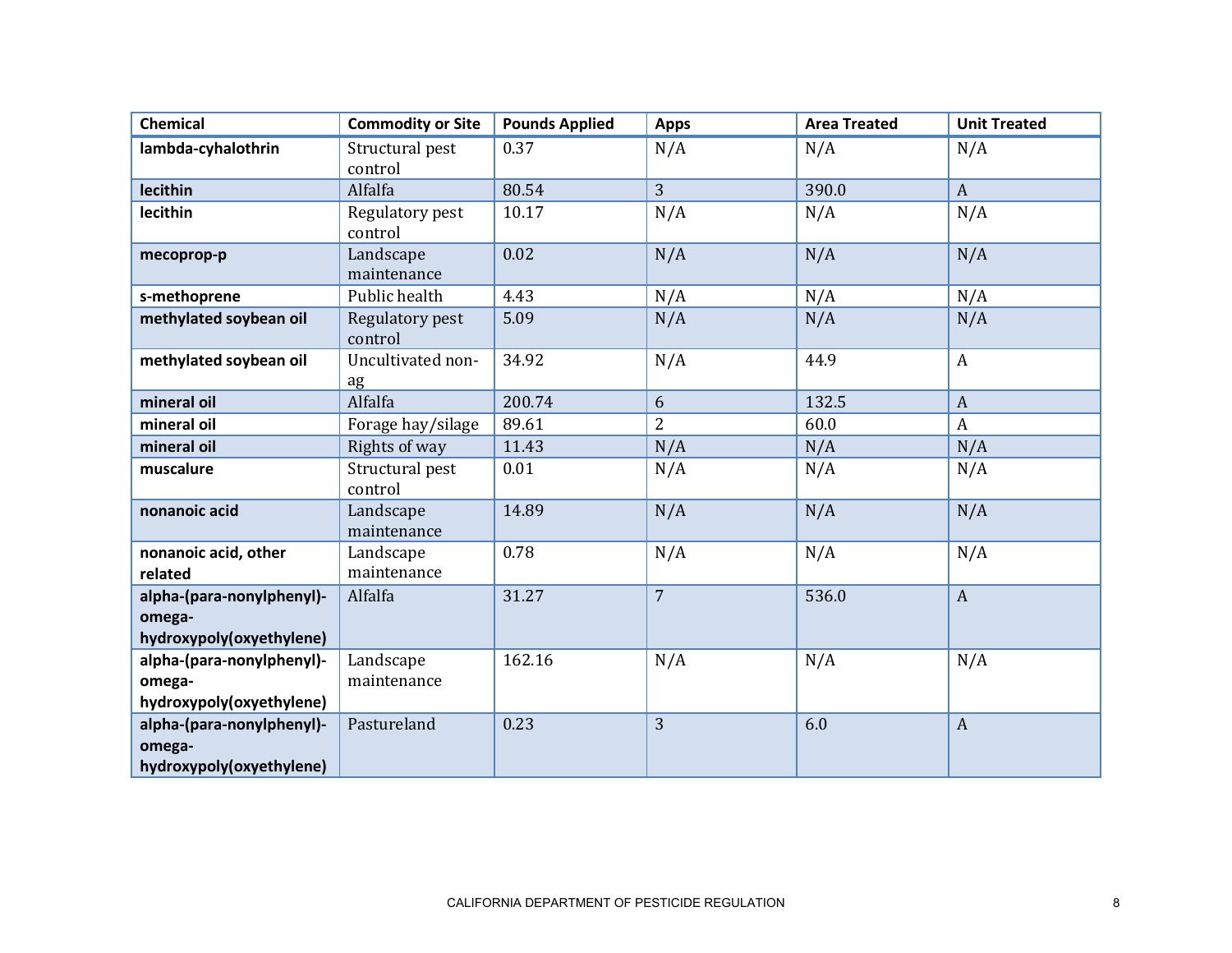| <b>Chemical</b>                              | <b>Commodity or Site</b>   | <b>Pounds Applied</b> | <b>Apps</b>  | <b>Area Treated</b> | <b>Unit Treated</b> |
|----------------------------------------------|----------------------------|-----------------------|--------------|---------------------|---------------------|
| alpha-(para-nonylphenyl)-                    | Regulatory pest<br>control | 376.74                | N/A          | N/A                 | N/A                 |
| omega-<br>hydroxypoly(oxyethylene)           |                            |                       |              |                     |                     |
| alpha-(para-nonylphenyl)-                    | Rights of way              | 217.22                | N/A          | N/A                 | N/A                 |
| omega-                                       |                            |                       |              |                     |                     |
| hydroxypoly(oxyethylene)                     |                            |                       |              |                     |                     |
| alpha-(para-nonylphenyl)-                    | Uncultivated non-          | 5.41                  | N/A          | 45.3                | $\boldsymbol{A}$    |
| omega-                                       | ag                         |                       |              |                     |                     |
| hydroxypoly(oxyethylene)                     |                            |                       |              |                     |                     |
| alpha-(para-nonylphenyl)-                    | Alfalfa                    | 42.72                 | $\mathbf{1}$ | 130.0               | $\mathbf{A}$        |
| omega-                                       |                            |                       |              |                     |                     |
| hydroxypoly(oxyethylene),<br>phosphate ester |                            |                       |              |                     |                     |
| alpha-(para-nonylphenyl)-                    | Rights of way              | 0.13                  | N/A          | N/A                 | N/A                 |
| omega-hydroxypoly                            |                            |                       |              |                     |                     |
| (oxyethylene) sulfate,                       |                            |                       |              |                     |                     |
| ammonium salt                                |                            |                       |              |                     |                     |
| novaluron                                    | Structural pest<br>control | < 0.01                | N/A          | N/A                 | N/A                 |
| n-octyl bicycloheptene                       | Structural pest            | 0.27                  | N/A          | N/A                 | N/A                 |
| dicarboximide                                | control                    |                       |              |                     |                     |
| oleic acid, methyl ester                     | Alfalfa                    | 164.23                | $\mathbf{1}$ | 130.0               | $\mathbf{A}$        |
| oleic acid, methyl ester                     | Regulatory pest<br>control | 5,818.92              | N/A          | N/A                 | N/A                 |
| oxyfluorfen                                  | Rights of way              | 7.86                  | N/A          | N/A                 | N/A                 |
| paraquat dichloride                          | Alfalfa                    | 398.98                | 13           | 783.0               | $\mathbf{A}$        |
| pendimethalin                                | Alfalfa                    | 117.42                | 3            | 103.0               | $\boldsymbol{A}$    |
| pendimethalin                                | Garlic                     | 247.05                | 5            | 282.0               | $\mathbf{A}$        |
| penoxsulam                                   | Rights of way              | 0.17                  | N/A          | N/A                 | N/A                 |
| permethrin                                   | Structural pest<br>control | 14.29                 | N/A          | N/A                 | N/A                 |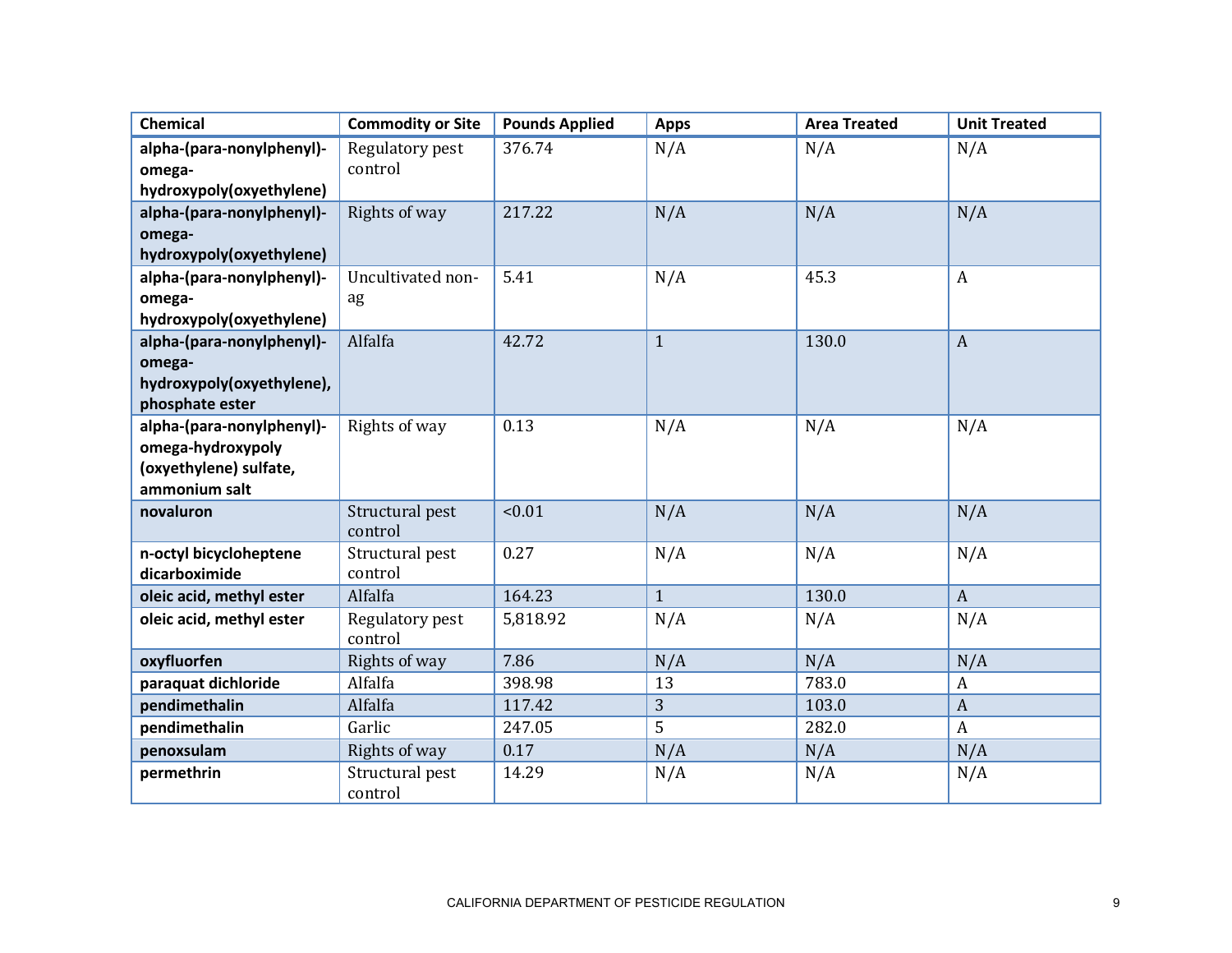| <b>Chemical</b>                                     | <b>Commodity or Site</b>   | <b>Pounds Applied</b> | <b>Apps</b>  | <b>Area Treated</b> | <b>Unit Treated</b> |
|-----------------------------------------------------|----------------------------|-----------------------|--------------|---------------------|---------------------|
| petroleum distillates,<br>refined                   | Public health              | 180.09                | N/A          | N/A                 | N/A                 |
| petroleum oil, paraffin<br>based                    | Rights of way              | 27.63                 | N/A          | N/A                 | N/A                 |
| petroleum oil, paraffin<br>based                    | Uncultivated non-<br>ag    | 24.85                 | N/A          | 32.69               | $\mathbf{A}$        |
| phenothrin                                          | Structural pest<br>control | 0.01                  | N/A          | N/A                 | N/A                 |
| phosphoric acid                                     | Rights of way              | 2.43                  | N/A          | N/A                 | N/A                 |
| piperonyl butoxide                                  | Landscape<br>maintenance   | 0.04                  | N/A          | N/A                 | N/A                 |
| piperonyl butoxide                                  | Public health              | 13.83                 | N/A          | N/A                 | N/A                 |
| piperonyl butoxide                                  | Structural pest<br>control | 0.45                  | N/A          | N/A                 | N/A                 |
| piperonyl butoxide, other<br>related                | Public health              | 3.46                  | N/A          | N/A                 | N/A                 |
| piperonyl butoxide, other<br>related                | Structural pest<br>control | 0.04                  | N/A          | N/A                 | N/A                 |
| polyacrylamide polymer                              | Rights of way              | 0.81                  | N/A          | N/A                 | N/A                 |
| polyacrylic polymer                                 | Rights of way              | 0.22                  | N/A          | N/A                 | N/A                 |
| polyethylene glycol                                 | Alfalfa                    | 2.99                  | $\mathbf{1}$ | 120.0               | $\mathbf{A}$        |
| polymerized pinene                                  | Rights of way              | 32.45                 | N/A          | N/A                 | N/A                 |
| polyoxin d, zinc salt                               | Landscape<br>maintenance   | 1.22                  | N/A          | N/A                 | N/A                 |
| polyoxyethylene sorbitan<br>mixed fatty acid esters | Rights of way              | 4.26                  | N/A          | N/A                 | N/A                 |
| polyoxyethylene sorbitan<br>monooleate              | Uncultivated non-<br>ag    | 0.61                  | N/A          | 32.69               | $\mathbf{A}$        |
| polyoxyethylene sorbitan<br>trioleate               | Uncultivated non-<br>ag    | 4.02                  | N/A          | 32.69               | $\mathbf{A}$        |
| potassium phosphite                                 | Landscape<br>maintenance   | 202.86                | N/A          | N/A                 | N/A                 |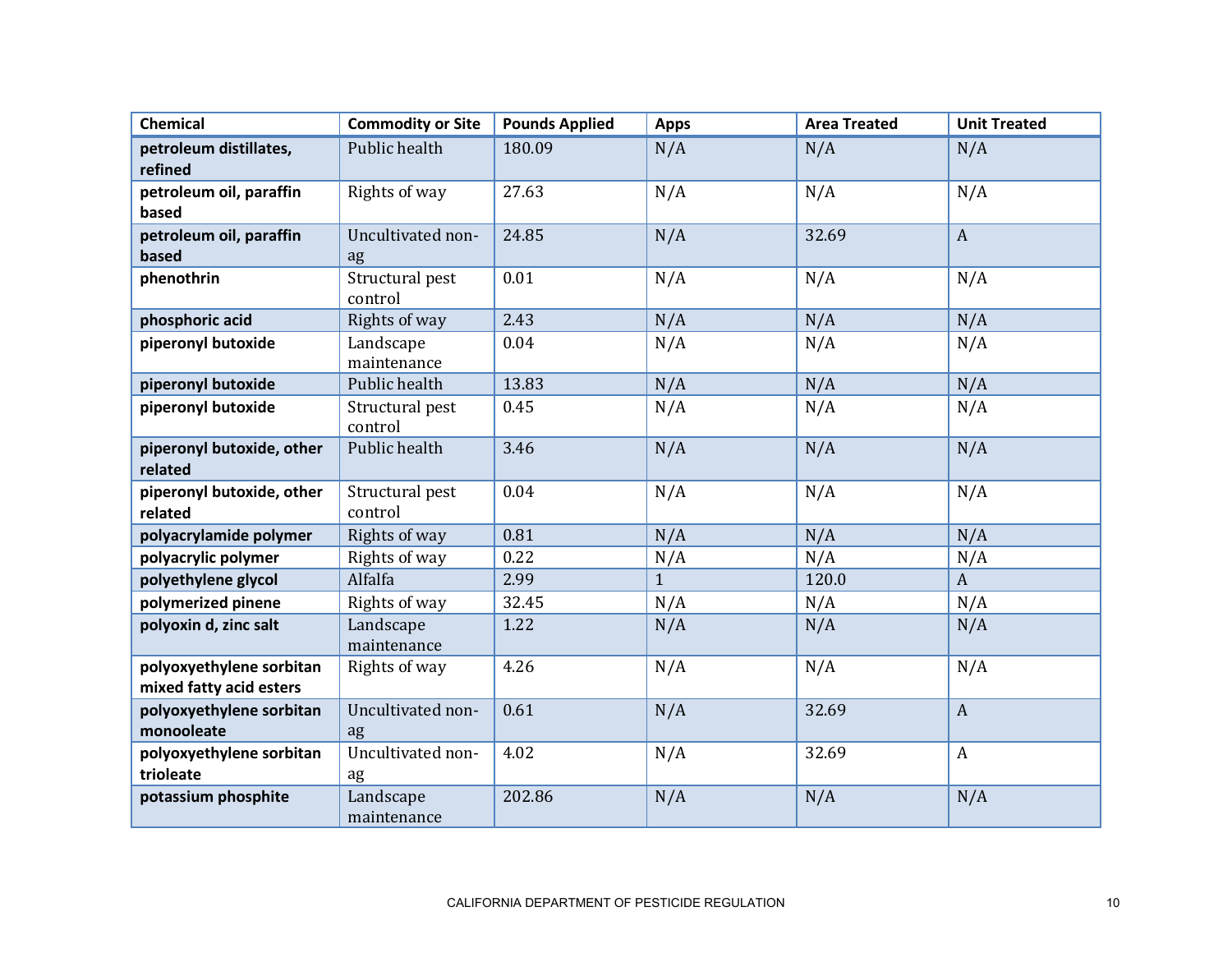| <b>Chemical</b>            | <b>Commodity or Site</b>   | <b>Pounds Applied</b> | <b>Apps</b>    | <b>Area Treated</b> | <b>Unit Treated</b> |
|----------------------------|----------------------------|-----------------------|----------------|---------------------|---------------------|
| prallethrin                | Landscape<br>maintenance   | 0.01                  | N/A            | N/A                 | N/A                 |
| prallethrin                | Structural pest<br>control | < 0.01                | N/A            | N/A                 | N/A                 |
| prodiamine                 | Rights of way              | 1.95                  | N/A            | N/A                 | N/A                 |
| propiconazole              | Landscape<br>maintenance   | 4.49                  | N/A            | N/A                 | N/A                 |
| propionic acid             | Alfalfa                    | 45.35                 | $\overline{2}$ | 260.0               | $\mathbf{A}$        |
| propylene glycol           | Regulatory pest<br>control | 134.16                | N/A            | N/A                 | N/A                 |
| pyraclostrobin             | Landscape<br>maintenance   | 2.86                  | N/A            | N/A                 | N/A                 |
| pyrethrins                 | Public health              | 3.46                  | N/A            | N/A                 | N/A                 |
| pyrethrins                 | Structural pest<br>control | 0.12                  | N/A            | N/A                 | N/A                 |
| pyriproxyfen               | Structural pest<br>control | 0.1                   | N/A            | N/A                 | N/A                 |
| reynoutria sachalinensis   | Landscape<br>maintenance   | 0.11                  | N/A            | N/A                 | N/A                 |
| silica aerogel             | Structural pest<br>control | 0.45                  | N/A            | N/A                 | N/A                 |
| sodium polyacrylate        | Alfalfa                    | 1.47                  | $\mathbf{1}$   | 130.0               | $\mathbf{A}$        |
| sorbitan fatty acid esters | Rights of way              | 0.93                  | N/A            | N/A                 | N/A                 |
| sulfometuron-methyl        | Landscape<br>maintenance   | 1.13                  | N/A            | N/A                 | N/A                 |
| sulfometuron-methyl        | Rights of way              | 0.18                  | N/A            | N/A                 | N/A                 |
| sulfometuron-methyl        | Uncultivated non-<br>ag    | 0.56                  | N/A            | 3.0                 | A                   |
| sulfuryl fluoride          | Structural pest<br>control | 334.23                | N/A            | N/A                 | N/A                 |
| tall oil fatty acids       | Alfalfa                    | 2.99                  | $\mathbf{1}$   | 120.0               | $\mathbf{A}$        |
| tall oil fatty acids       | Landscape<br>maintenance   | 8.53                  | N/A            | N/A                 | N/A                 |